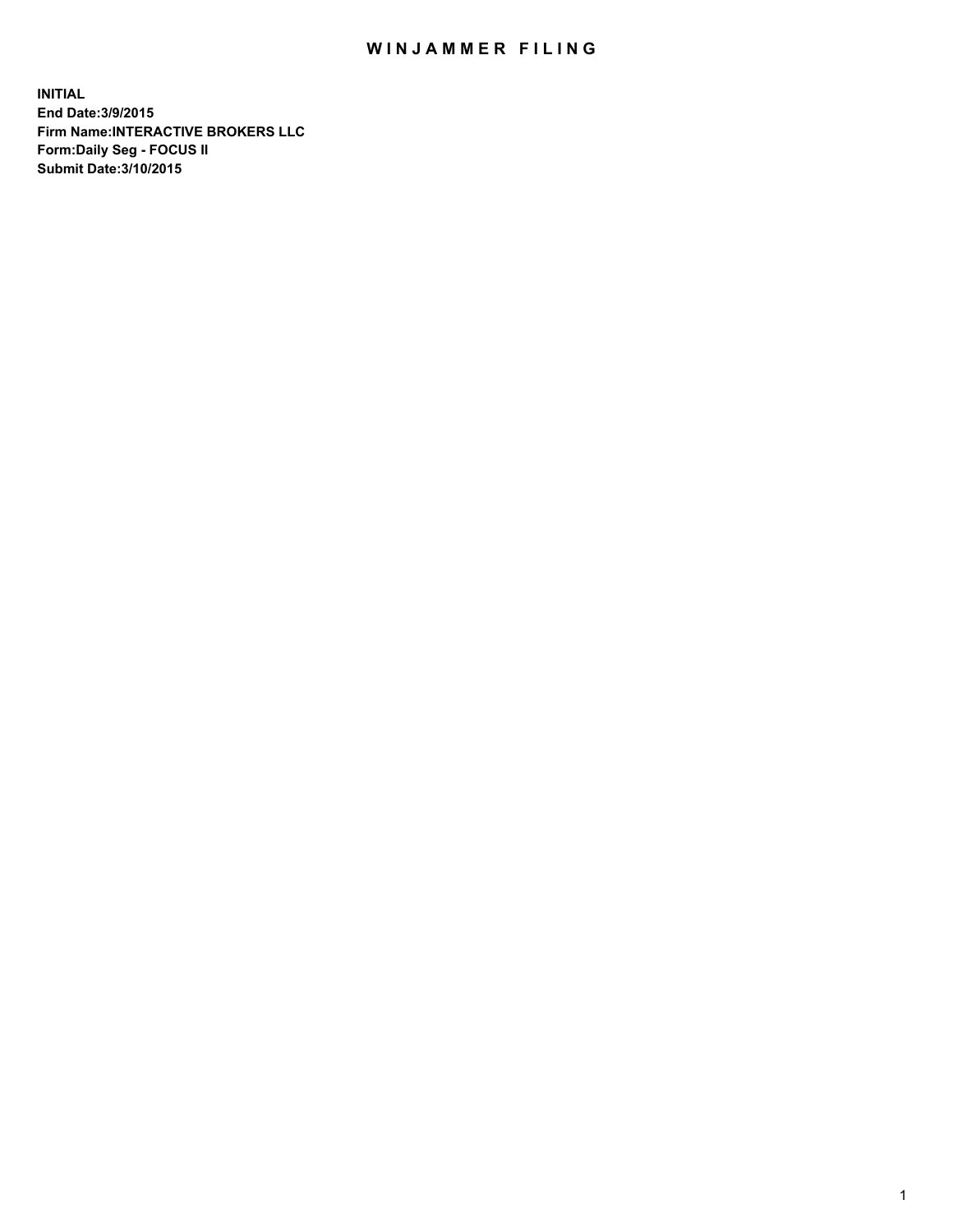## **INITIAL End Date:3/9/2015 Firm Name:INTERACTIVE BROKERS LLC Form:Daily Seg - FOCUS II Submit Date:3/10/2015 Daily Segregation - Cover Page**

| Name of Company                                                                   | <b>INTERACTIVE BROKERS LLC</b> |
|-----------------------------------------------------------------------------------|--------------------------------|
| <b>Contact Name</b>                                                               | <b>Michael Ellman</b>          |
| <b>Contact Phone Number</b>                                                       | 203-422-8926                   |
| <b>Contact Email Address</b>                                                      | mellman@interactivebrokers.co  |
|                                                                                   | $\underline{\mathbf{m}}$       |
| FCM's Customer Segregated Funds Residual Interest Target (choose one):            |                                |
| a. Minimum dollar amount: ; or                                                    | $\overline{\mathbf{0}}$        |
| b. Minimum percentage of customer segregated funds required:% ; or                | 0                              |
| c. Dollar amount range between: and; or                                           | 155,000,000 245,000,000        |
| d. Percentage range of customer segregated funds required between:% and%.         | 00                             |
| FCM's Customer Secured Amount Funds Residual Interest Target (choose one):        |                                |
| a. Minimum dollar amount: ; or                                                    | $\overline{\mathbf{0}}$        |
| b. Minimum percentage of customer secured funds required:% ; or                   | 0                              |
| c. Dollar amount range between: and; or                                           | 80,000,000 120,000,000         |
| d. Percentage range of customer secured funds required between:% and%.            | 00                             |
|                                                                                   |                                |
| FCM's Cleared Swaps Customer Collateral Residual Interest Target (choose one):    |                                |
| a. Minimum dollar amount: ; or                                                    | $\overline{\mathbf{0}}$        |
| b. Minimum percentage of cleared swaps customer collateral required:% ; or        | $\overline{\mathbf{0}}$        |
| c. Dollar amount range between: and; or                                           | 0 <sub>0</sub>                 |
| d. Percentage range of cleared swaps customer collateral required between:% and%. | 0 <sub>0</sub>                 |
| Current ANC:on                                                                    | 2,448,373,578 09-MAR-2015      |
| <b>Broker Dealer Minimum</b>                                                      | 256,677,105                    |
| Debit/Deficit - CustomersCurrent AmountGross Amount                               |                                |
| Domestic Debit/Deficit                                                            | 3,175,592                      |
| Foreign Debit/Deficit                                                             | 5,960,9970                     |
| Debit/Deficit - Non CustomersCurrent AmountGross Amount                           |                                |
| Domestic Debit/Deficit                                                            | 0 <sub>0</sub>                 |
| Foreign Debit/Deficit                                                             | 0 <sub>0</sub>                 |
| Proprietary Profit/Loss                                                           |                                |
| Domestic Profit/Loss                                                              | $\overline{\mathbf{0}}$        |
| Foreign Profit/Loss                                                               | $\underline{\mathbf{0}}$       |
| Proprietary Open Trade Equity                                                     |                                |
| Domestic OTE                                                                      | 43,681,903                     |
| Foreign OTE                                                                       | <u>0</u>                       |
| <b>SPAN</b>                                                                       |                                |
| <b>Customer SPAN Calculation</b>                                                  | 1,281,314,113                  |
| Non-Customer SPAN Calcualation                                                    | 20,922,296                     |
| Proprietary Capital Charges                                                       | 9,490,471                      |
| Minimum Dollar Amount Requirement                                                 | 20,000,000 [7465]              |
| Other NFA Dollar Amount Requirement                                               | 22,275,344 [7475]              |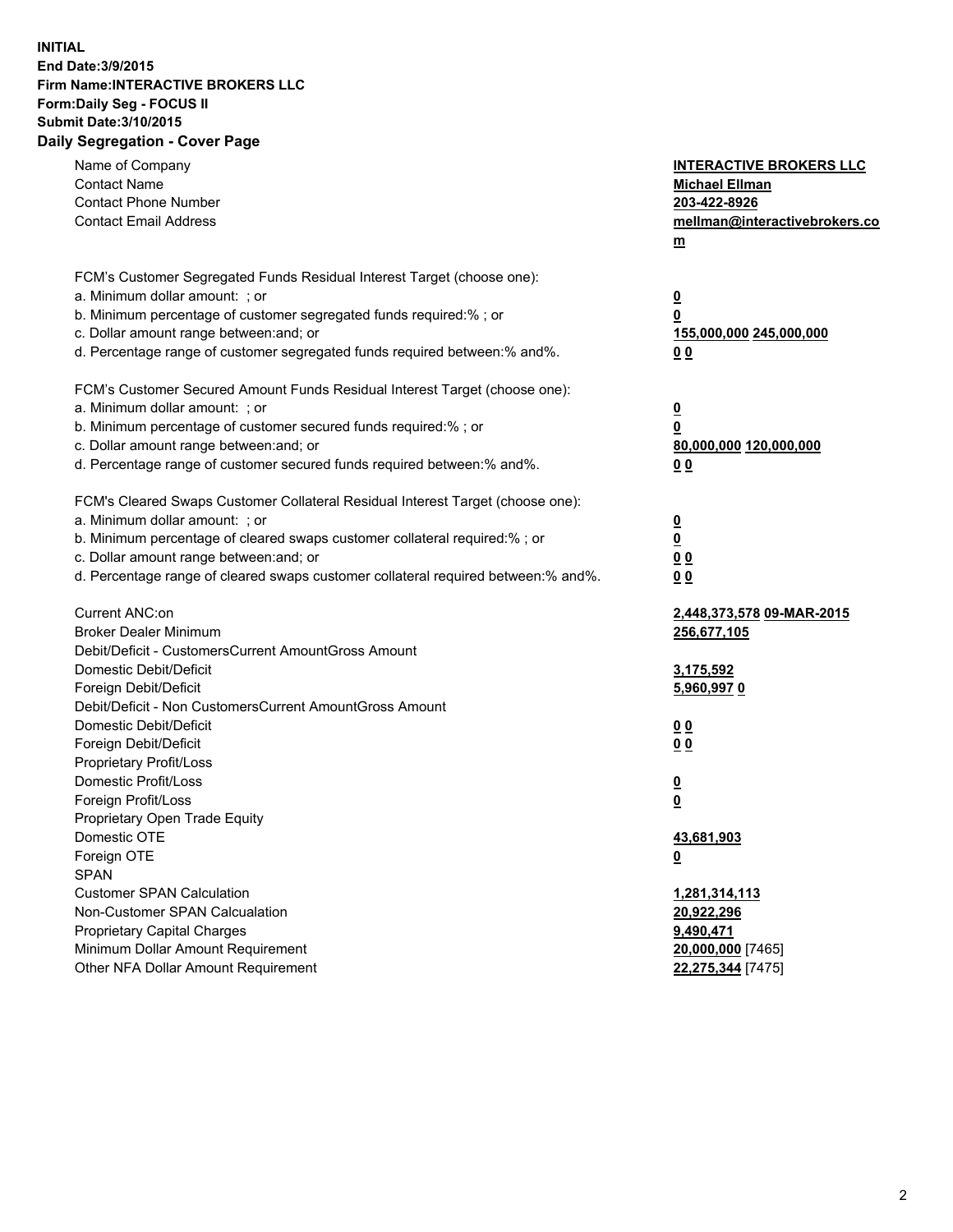## **INITIAL End Date:3/9/2015 Firm Name:INTERACTIVE BROKERS LLC Form:Daily Seg - FOCUS II Submit Date:3/10/2015 Daily Segregation - Secured Amounts**

|     | Foreign Futures and Foreign Options Secured Amounts                                         |                                                |
|-----|---------------------------------------------------------------------------------------------|------------------------------------------------|
|     | Amount required to be set aside pursuant to law, rule or regulation of a foreign            | $0$ [7305]                                     |
|     | government or a rule of a self-regulatory organization authorized thereunder                |                                                |
| 1.  | Net ledger balance - Foreign Futures and Foreign Option Trading - All Customers             |                                                |
|     | A. Cash                                                                                     | 392,217,687 [7315]                             |
|     | B. Securities (at market)                                                                   | 0 [7317]                                       |
| 2.  | Net unrealized profit (loss) in open futures contracts traded on a foreign board of trade   | -1,046,119 [7325]                              |
| 3.  | Exchange traded options                                                                     |                                                |
|     | a. Market value of open option contracts purchased on a foreign board of trade              | 88,995 [7335]                                  |
|     | b. Market value of open contracts granted (sold) on a foreign board of trade                | -45,145 <sup>[7337]</sup>                      |
| 4.  | Net equity (deficit) (add lines 1.2. and 3.)                                                | 391,215,418 [7345]                             |
| 5.  | Account liquidating to a deficit and account with a debit balances - gross amount           |                                                |
|     |                                                                                             | 5,960,997 [7351]                               |
|     | Less: amount offset by customer owned securities                                            | 0 [7352] 5,960,997 [7354]                      |
| 6.  | Amount required to be set aside as the secured amount - Net Liquidating Equity              | 397,176,415 [7355]                             |
|     | Method (add lines 4 and 5)                                                                  |                                                |
| 7.  | Greater of amount required to be set aside pursuant to foreign jurisdiction (above) or line | 397,176,415 [7360]                             |
|     | 6.                                                                                          |                                                |
|     | FUNDS DEPOSITED IN SEPARATE REGULATION 30.7 ACCOUNTS                                        |                                                |
| 1.  | Cash in banks                                                                               |                                                |
|     | A. Banks located in the United States                                                       | 391,340,771 [7500]                             |
|     | B. Other banks qualified under Regulation 30.7                                              | 0 [7520] 391,340,771 [7530]                    |
| 2.  | Securities                                                                                  |                                                |
|     | A. In safekeeping with banks located in the United States                                   | $0$ [7540]                                     |
|     | B. In safekeeping with other banks qualified under Regulation 30.7                          | 0 [7560] 0 [7570]                              |
| 3.  | Equities with registered futures commission merchants                                       |                                                |
|     | A. Cash                                                                                     | $0$ [7580]                                     |
|     | <b>B.</b> Securities                                                                        | $0$ [7590]                                     |
|     | C. Unrealized gain (loss) on open futures contracts                                         | $0$ [7600]                                     |
|     | D. Value of long option contracts                                                           | $0$ [7610]                                     |
|     | E. Value of short option contracts                                                          | 0 [7615] 0 [7620]                              |
| 4.  | Amounts held by clearing organizations of foreign boards of trade                           |                                                |
|     | A. Cash                                                                                     | $0$ [7640]                                     |
|     | <b>B.</b> Securities                                                                        | $0$ [7650]                                     |
|     | C. Amount due to (from) clearing organization - daily variation                             | $0$ [7660]                                     |
|     | D. Value of long option contracts                                                           | $0$ [7670]                                     |
|     | E. Value of short option contracts                                                          | 0 [7675] 0 [7680]                              |
| 5.  | Amounts held by members of foreign boards of trade                                          |                                                |
|     | A. Cash                                                                                     | 127,521,878 [7700]                             |
|     | <b>B.</b> Securities                                                                        | $0$ [7710]                                     |
|     | C. Unrealized gain (loss) on open futures contracts                                         | -9,246,975 [7720]                              |
|     | D. Value of long option contracts                                                           | 88,998 [7730]                                  |
|     | E. Value of short option contracts                                                          | <mark>-45,146</mark> [7735] 118,318,755 [7740] |
| 6.  | Amounts with other depositories designated by a foreign board of trade                      | 0 [7760]                                       |
| 7.  | Segregated funds on hand                                                                    | $0$ [7765]                                     |
| 8.  | Total funds in separate section 30.7 accounts                                               | 509,659,526 [7770]                             |
| 9.  | Excess (deficiency) Set Aside for Secured Amount (subtract line 7 Secured Statement         | 112,483,111 [7380]                             |
|     | Page 1 from Line 8)                                                                         |                                                |
| 10. | Management Target Amount for Excess funds in separate section 30.7 accounts                 |                                                |
| 11. | Excess (deficiency) funds in separate 30.7 accounts over (under) Management Target          | 80,000,000 [7780]                              |
|     |                                                                                             | 32,483,111 [7785]                              |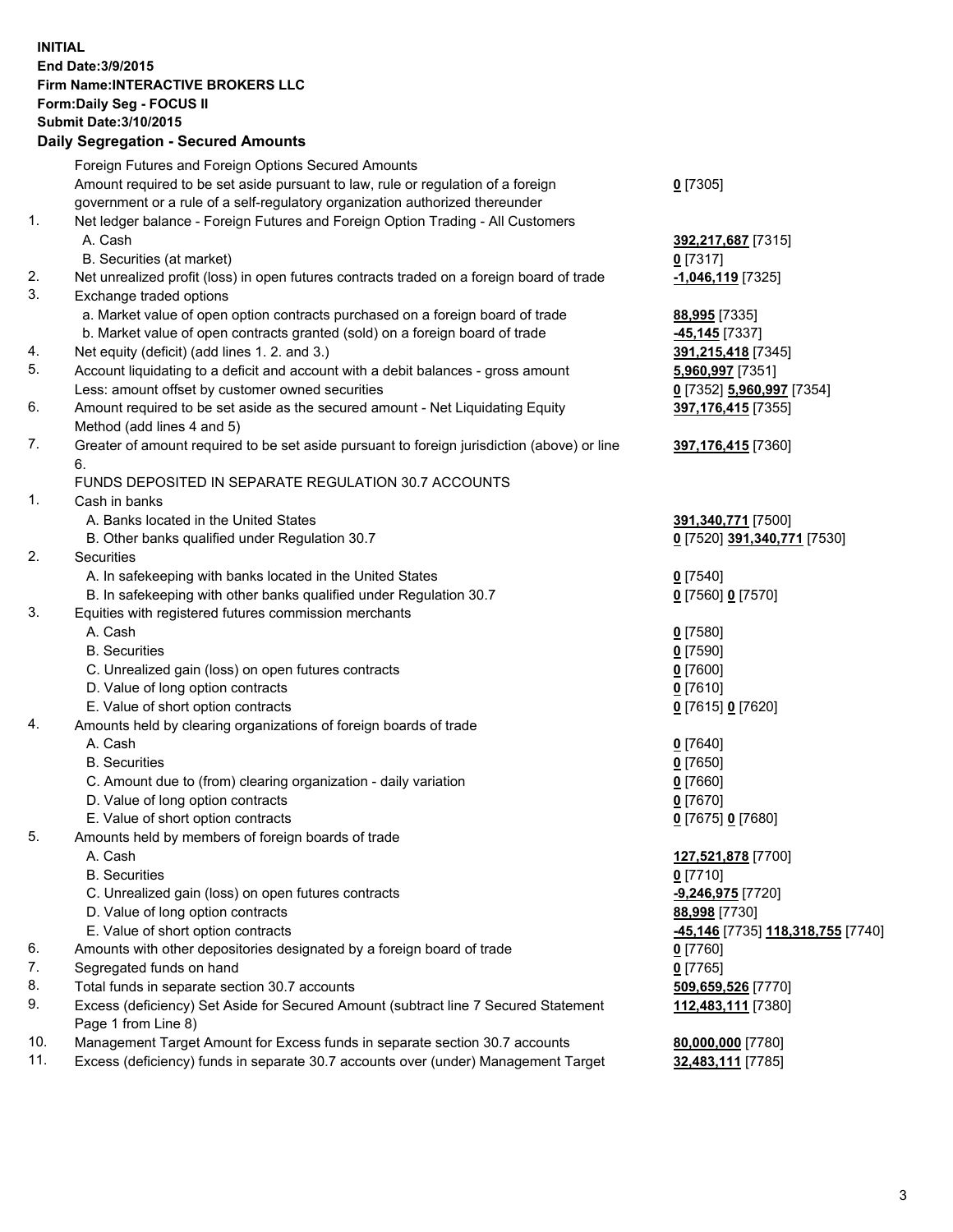**INITIAL End Date:3/9/2015 Firm Name:INTERACTIVE BROKERS LLC Form:Daily Seg - FOCUS II Submit Date:3/10/2015 Daily Segregation - Segregation Statement** SEGREGATION REQUIREMENTS(Section 4d(2) of the CEAct) 1. Net ledger balance A. Cash **2,637,051,576** [7010] B. Securities (at market) **0** [7020] 2. Net unrealized profit (loss) in open futures contracts traded on a contract market **-1,753,779** [7030] 3. Exchange traded options A. Add market value of open option contracts purchased on a contract market **109,376,564** [7032] B. Deduct market value of open option contracts granted (sold) on a contract market **-171,434,557** [7033] 4. Net equity (deficit) (add lines 1, 2 and 3) **2,573,239,804** [7040] 5. Accounts liquidating to a deficit and accounts with debit balances - gross amount **3,175,592** [7045] Less: amount offset by customer securities **0** [7047] **3,175,592** [7050] 6. Amount required to be segregated (add lines 4 and 5) **2,576,415,396** [7060] FUNDS IN SEGREGATED ACCOUNTS 7. Deposited in segregated funds bank accounts A. Cash **456,061,658** [7070] B. Securities representing investments of customers' funds (at market) **1,326,059,230** [7080] C. Securities held for particular customers or option customers in lieu of cash (at market) **0** [7090] 8. Margins on deposit with derivatives clearing organizations of contract markets A. Cash **13,137,084** [7100] B. Securities representing investments of customers' funds (at market) **115,072,322** [7110] C. Securities held for particular customers or option customers in lieu of cash (at market) **0** [7120] 9. Net settlement from (to) derivatives clearing organizations of contract markets **6,955,288** [7130] 10. Exchange traded options A. Value of open long option contracts **2,047,835** [7132] B. Value of open short option contracts **-13,856,396** [7133] 11. Net equities with other FCMs A. Net liquidating equity **-25,717,382** [7140] B. Securities representing investments of customers' funds (at market) **927,716,881** [7160] C. Securities held for particular customers or option customers in lieu of cash (at market) **0** [7170] 12. Segregated funds on hand **0** [7150] 13. Total amount in segregation (add lines 7 through 12) **2,807,476,520** [7180] 14. Excess (deficiency) funds in segregation (subtract line 6 from line 13) **231,061,124** [7190] 15. Management Target Amount for Excess funds in segregation **155,000,000** [7194]

16. Excess (deficiency) funds in segregation over (under) Management Target Amount Excess

**76,061,124** [7198]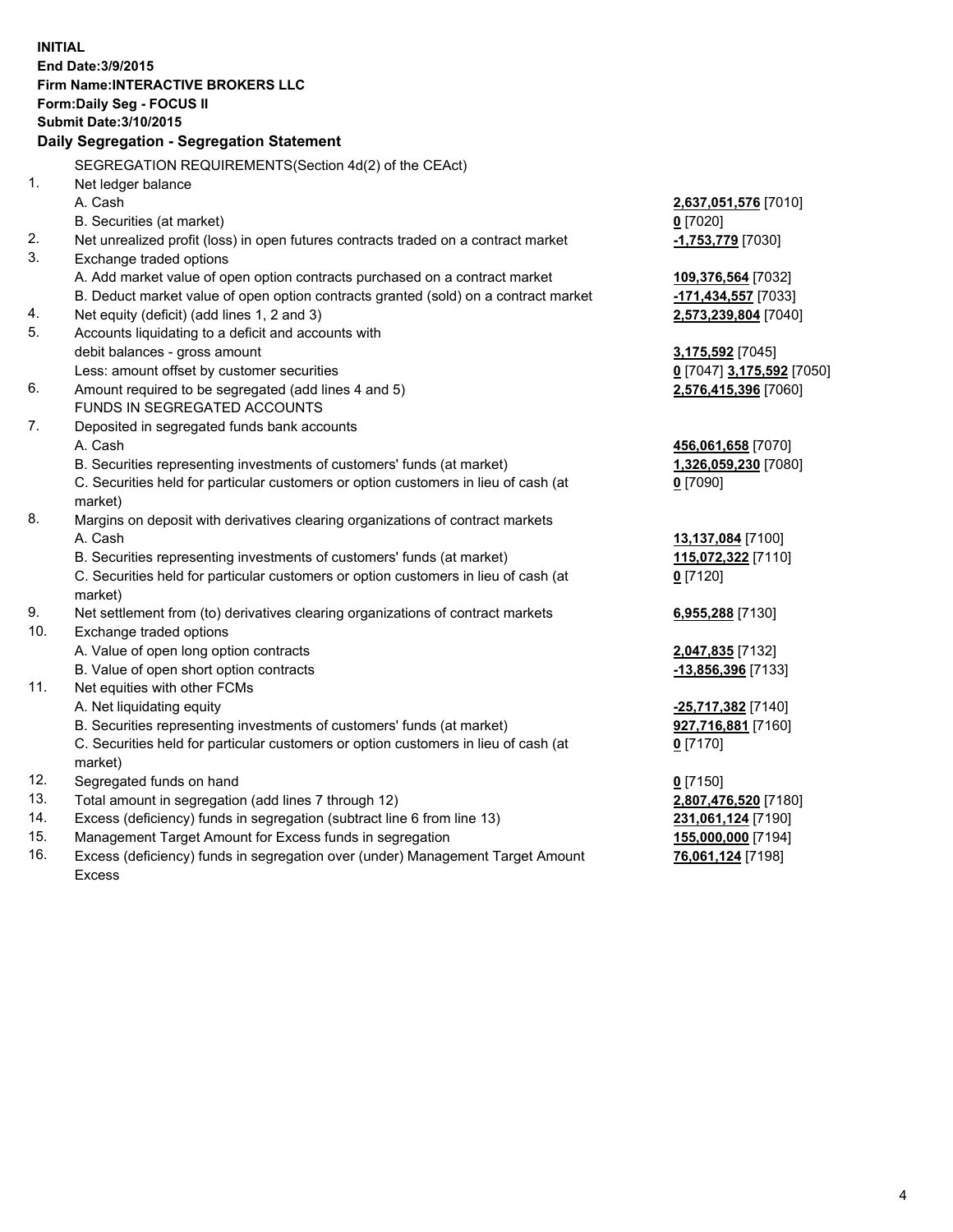## **INITIAL End Date:3/9/2015 Firm Name:INTERACTIVE BROKERS LLC Form:Daily Seg - FOCUS II Submit Date:3/10/2015 Daily Segregation - Supplemental**

| $\blacksquare$ | Total gross margin deficiencies - Segregated Funds Origin                              | 147,218 [9100] |
|----------------|----------------------------------------------------------------------------------------|----------------|
| $\blacksquare$ | Total gross margin deficiencies - Secured Funds Origin                                 | 7,321 [9101]   |
| $\blacksquare$ | Total gross margin deficiencies - Cleared Swaps Customer Collateral Funds Origin       | $0$ [9102]     |
| $\blacksquare$ | Total gross margin deficiencies - Noncustomer and Proprietary Accounts Origin          | $0$ [9103]     |
| $\blacksquare$ | Total number of accounts contributing to total gross margin deficiencies - Segregated  | 4 [9104]       |
|                | <b>Funds Origin</b>                                                                    |                |
| $\blacksquare$ | Total number of accounts contributing to total gross margin deficiencies - Secured     | $1$ [9105]     |
|                | <b>Funds Origin</b>                                                                    |                |
|                | Total number of accounts contributing to the total gross margin deficiencies - Cleared | $0$ [9106]     |
|                | Swaps Customer Collateral Funds Origin                                                 |                |
| $\blacksquare$ | Total number of accounts contributing to the total gross margin deficiencies -         | $0$ [9107]     |
|                | Noncustomer and Proprietary Accounts Origin                                            |                |
| $\blacksquare$ | Upload a copy of the firm's daily margin report the FCM uses to issue margin calls     |                |
|                | which corresponds with the reporting date.                                             |                |

03.09.2015 Commodity Margin Deficiency Report.xls